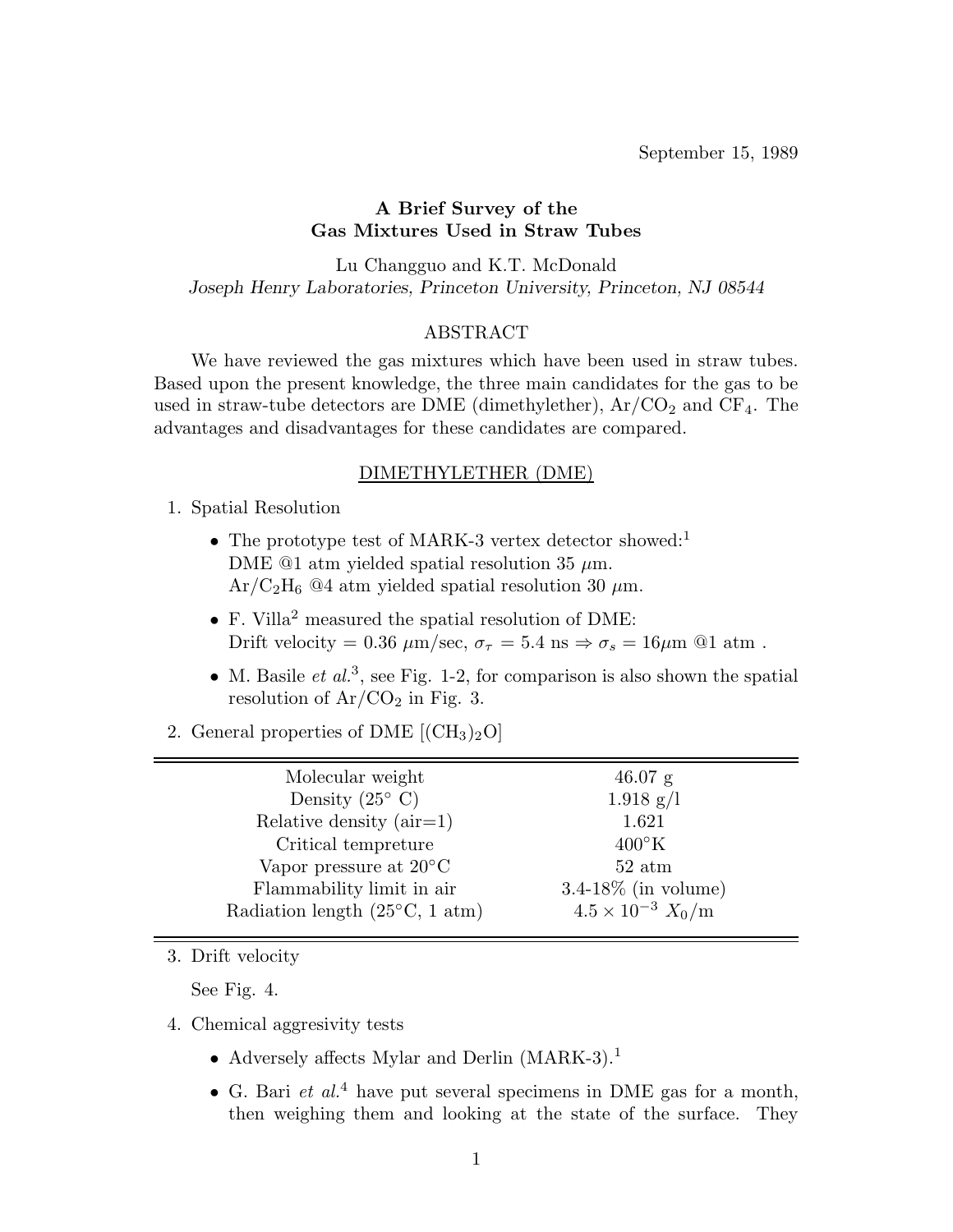Fig. 2

Fig. 1 Fig. 3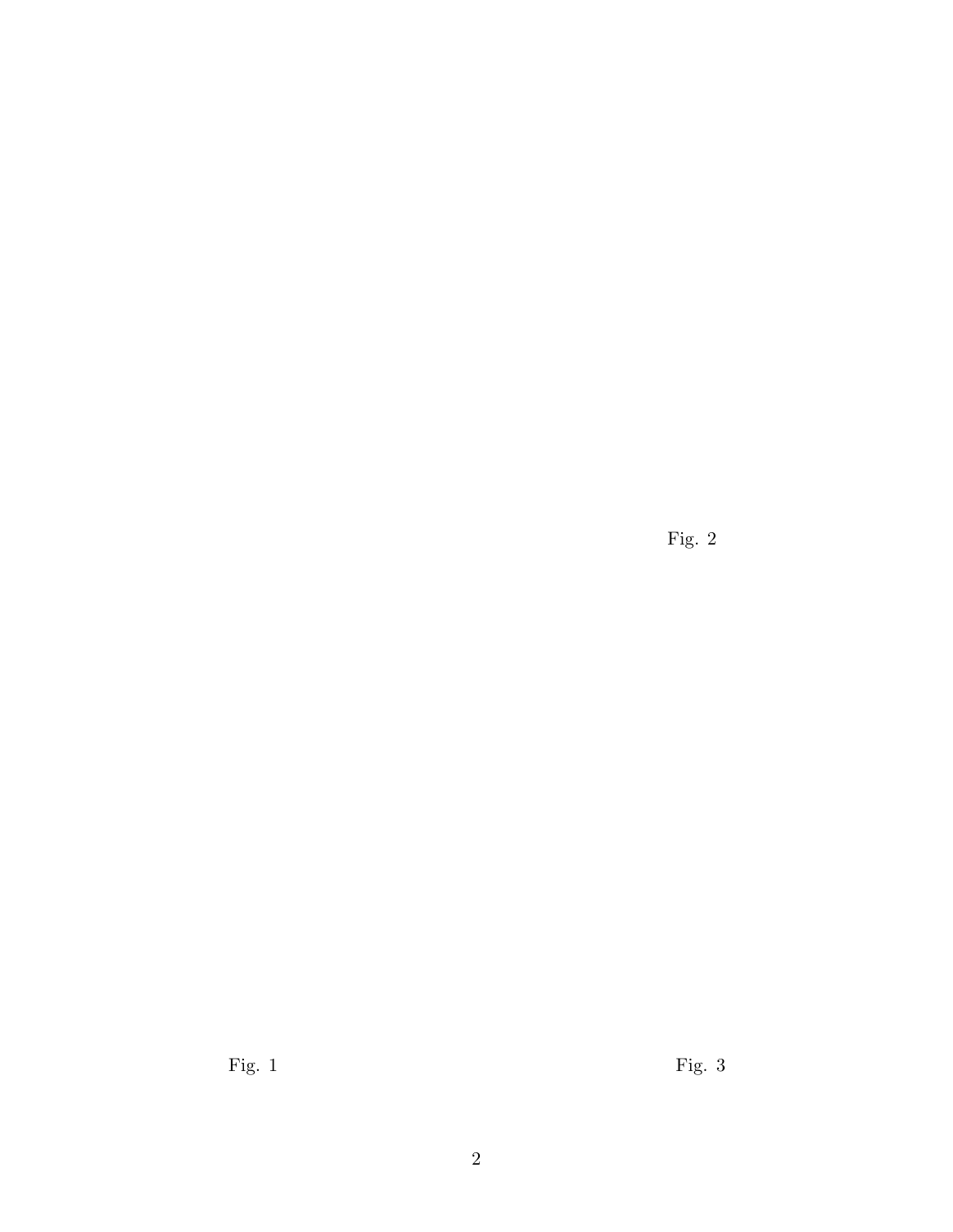## Fig. 4. Drift velocity of DME

found the weight of all specimens had gone up at the end of the test. Signs of damage were found on the surface of Plexiglas, Stesalit and scintillator. Epoxy, Mylar, Teflon, G-10, PVC and carbon fibre seemed in good condition.

• M. Gibaly *et al.*<sup>5</sup> claim:

Bad news —

 $Teflon - to induce electron capture by poisoning the gas.$ 

Glass-bonded Mica endcaps — to produce flakes on the wire surface and caused quick damage.

Macor — to produce wire damage.

Good news —

The materials found compatible with DME were:

Stainless steel, Monel (gas tubing), Nylon 11 (gas tubing), brass, Derlin (chamber endcaps), Mylar with  $SnO<sub>2</sub>$  coating, Torr-seal epoxy and Kalrez O-ring.

- 5. Ageing effect
	- G. Bari *et al.*<sup>4</sup> have done the ageing test using Kalrez (DuPont) Orings(guarenteed resistant to ethers), using Cu tubing, H.V. wire isulated with Teflon and the best possible conditions of cleanliness. After collecting 1 C/cm, the chamber has had neither a change in the current drawn by the wire, nor in its gain. But deposits were found on the entire length of the wire diameter has been increased from  $20\mu m$ to  $40\mu$ m).(?)
	- M. Jibaly *et al.*<sup>5</sup> used Gold-plated wires with "dirty" DME, the operation of the chamber was stable up to 0.39 C/cm. "Pure" DME was better than "dirty" DME (see Table I to get the meaning of "dirty"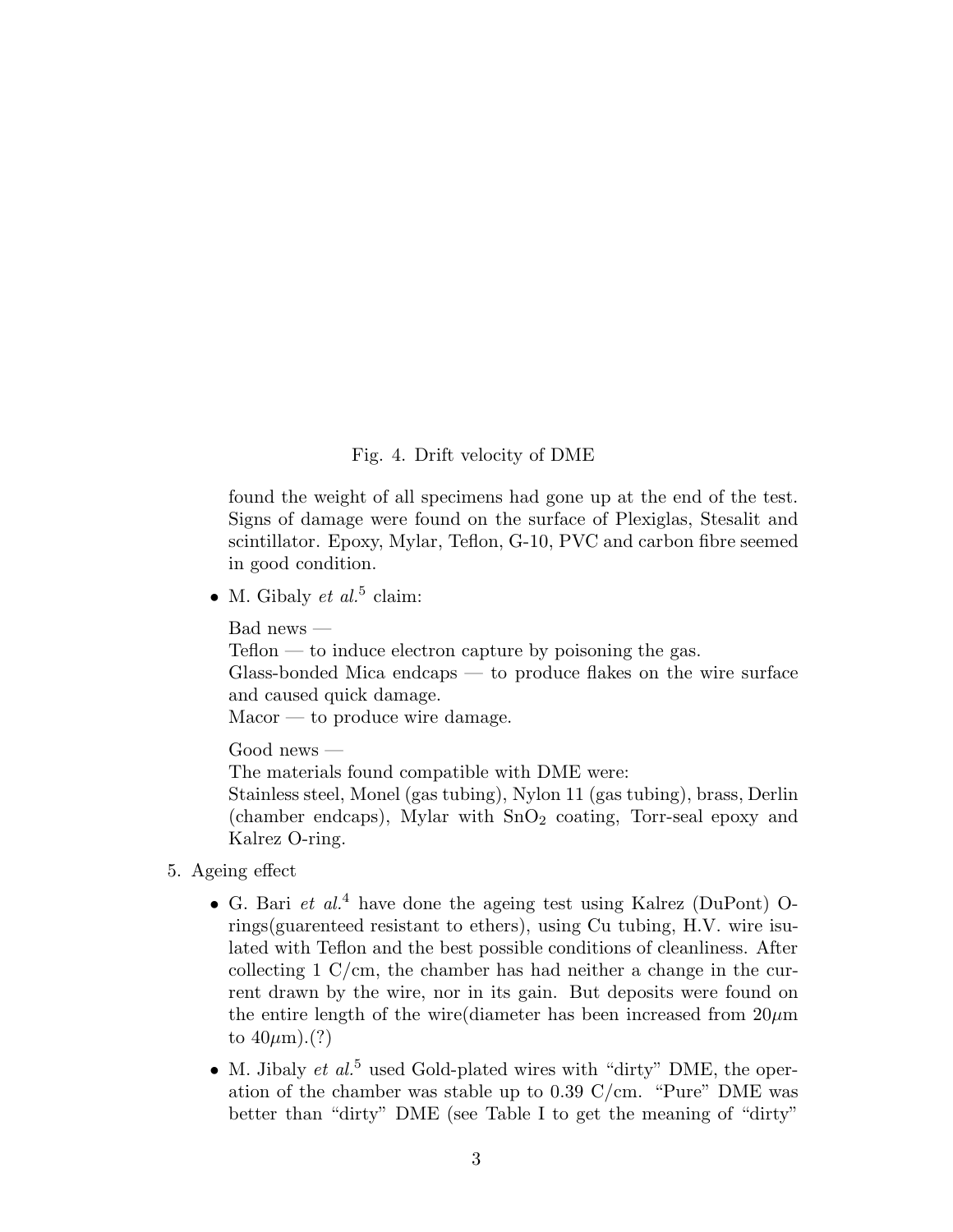and "pure"). Resistive wires exhibited quick damage and the wire current dropped down very fast. Ageing in DME chamber seems to be caused by Freon impurities. Nylon tubing looks safe, but Teflon is bad. Results are summarized in Table II.

Freon-11 ( $\text{CCl}_3\text{F}$ ) in DME mostly contributed to wire damage. Using a Nanochem gas purifier drastically reduced the Freon content in DME.

- S. Majewski<sup>6</sup> claims that the ageing of DME is exellent, holds one of the world records of endurance.
- 6. Gas purity

| Manufacturer       | Purity $(\%)$ | Contaminant                                                                                              |
|--------------------|---------------|----------------------------------------------------------------------------------------------------------|
| Fluka              | 99.2          | $0.8\%$ Alkane, $0.001\%$ methyl alcohol<br>$0.016\%$ H <sub>2</sub> O, $0.002\%$ alcohol, $0.003\%$ Oil |
| Schweissen Technik | 99.8          | $0.2\%$ Alkane, $0.0001\%$ S                                                                             |
| Matheson           | 99.5          | $0.1\%$ CO <sub>2</sub> , $0.1\%$ methyl formate,<br>$0.3\%$ alcohol                                     |

The purity of the gas used by G. Bari *et al.*<sup>4</sup>:

7. Stability in gas discharge

B. Zhou *et al.*<sup>7</sup> claim DME has remarkable queching properties. There is no regeneration (in opposition,  $Ar/C<sub>2</sub>H<sub>6</sub>$  (50:50) shows a significant amount of "after pulsing").

M. Jibaly *et al.*<sup>8</sup>, DME is a very heavy quencher with the absorption edge at a longer wavelength than isobutane and methylal. See Fig. 5.

Fig. 5. DME transmission measurement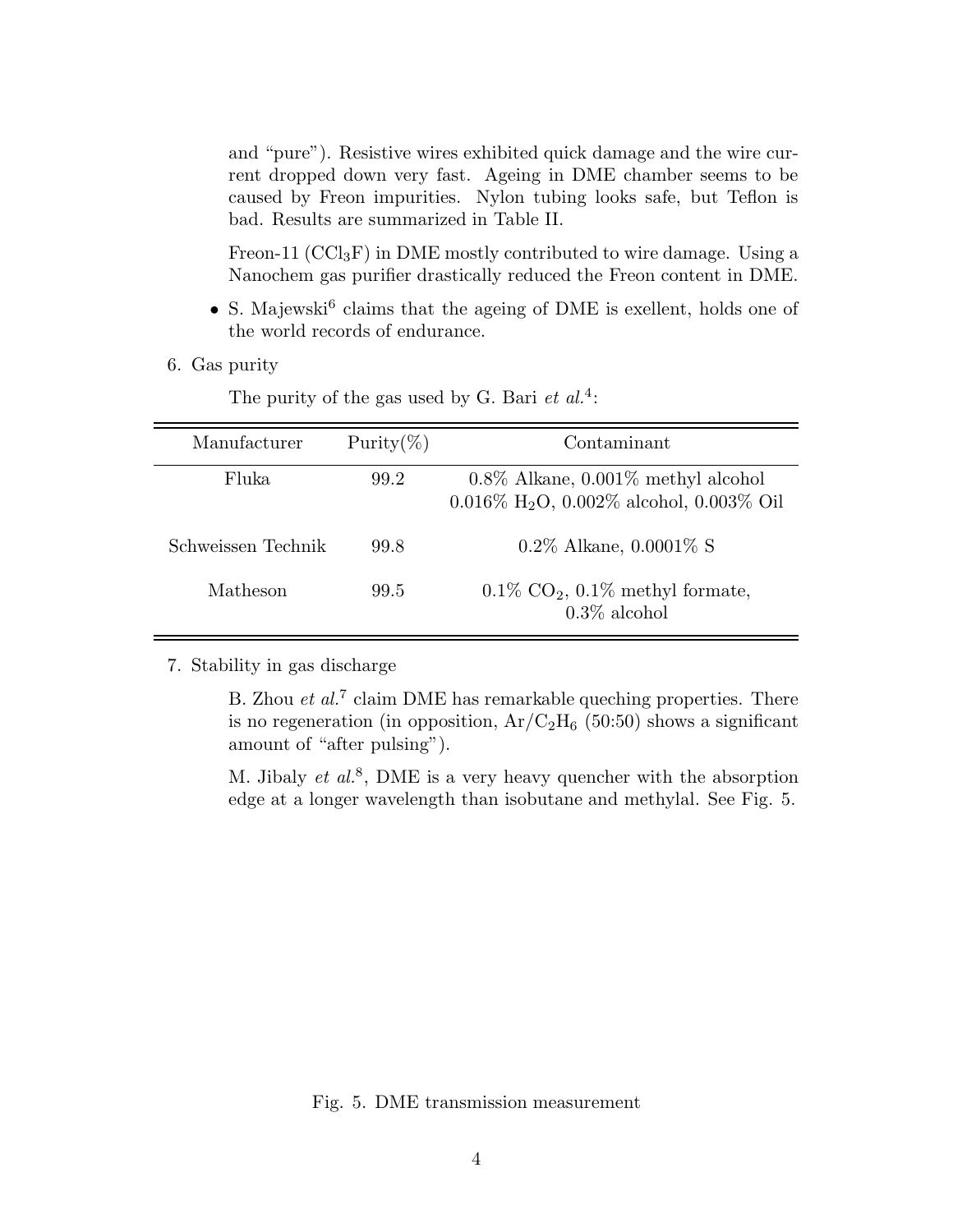## Ar/CO<sup>2</sup> MIXTURE

Since MAC vertex detector<sup>9</sup> had got good results with  $Ar/CO<sub>2</sub>$ , it looks rather encouraging people to use this mixture for their straw tubes.

1. Drift velocity and high gas pressure

The drift velocity of different mixing proportion of  $Ar/CO<sub>2</sub>$  is shown in Fig. 6.

MAC vertex detector is working at 4 atm. When the gas pressure goes higher, in order to mantain the gas gain unchanging, as indicated by, for example, Diethorn formula<sup>10</sup>:

$$
\ln M = \frac{V \ln 2}{\ln(b/a)\Delta V} \ln \left[\frac{V}{KPa \ln(b/a)}\right],
$$

you have to increase the E-field as well. The trouble is electrostatic stability. The higher electric field may cause wire instability and spark. Also the gas leakage will take engineer painstaking effort to deal with.

## Fig. 6

2. Diffusion

Like DME,  $CO<sub>2</sub>$  is one of the so-called "cool" gas. The diffusion coefficients for several gases are shown in Fig. 7.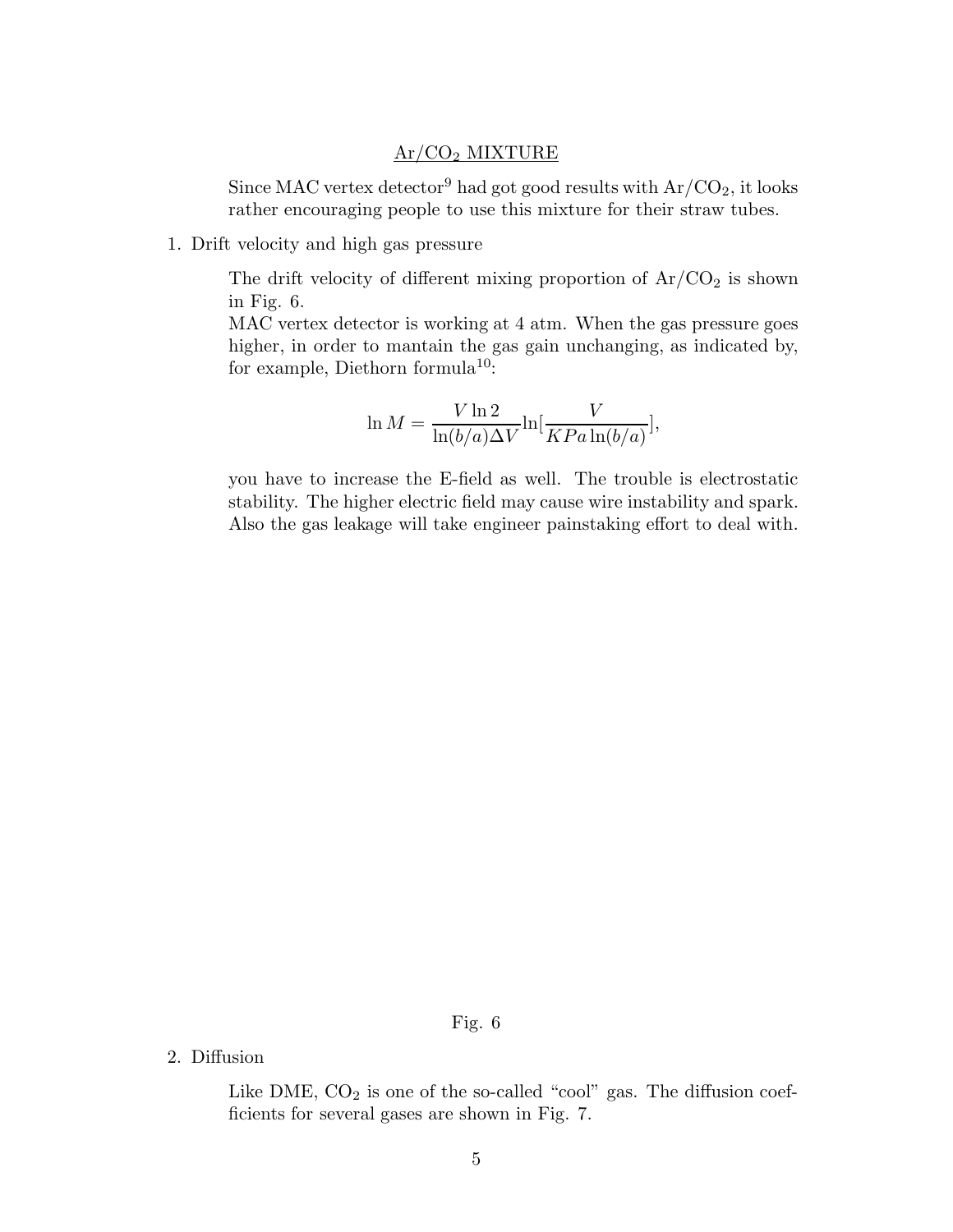Fig.7. Diffusion coefficient and thermal limit

The diffusion coefficient follows the thermal limit very well up to  $E \approx$ 900 V/cm. In our straw tubes the field  $E$  will be much higher than 900 V/cm, the diffusion property will be certainly worse than the thermal limit. The compilation of the diffusion properties for DME,  $CO<sub>2</sub>$  and  $Ar/CO<sub>2</sub>$  is shown in Fig. 8.<sup>11</sup>

MAC vertex detector used  $Ar/CO<sub>2</sub>$  /  $CH<sub>4</sub>(49.5/49.5/1)$  mixture at 4 atm, the spatial resolution was 45  $\mu$ m.

Fig. 9 shows the spatial resolutions of  $CO<sub>2</sub>$  and DME under different gas pressures.<sup>11</sup>

3. Aging

MAC prototype test showed that the lifetime of straw tubes with  $Ar/CO<sub>2</sub>/CH<sub>4</sub>$  (49.5/49.5/1) corresponding to an integrated charge  $\sim 0.25$  C/cm, at this point disappearence of the aluminization on the cathode rended the straw difficult to opperate.

D. Pandoulas *et al.*<sup>12</sup> reported that having collected 1.0 C/cm with Ar/CO<sub>2</sub> (60/40), gas gain  $\sim 2 \times 10^5$  and gold plated wire surface, the gas gain degradation  $\sim$ 

$$
\frac{-1}{Q}\frac{dG}{G} \sim 4\%.
$$

It is very good performance.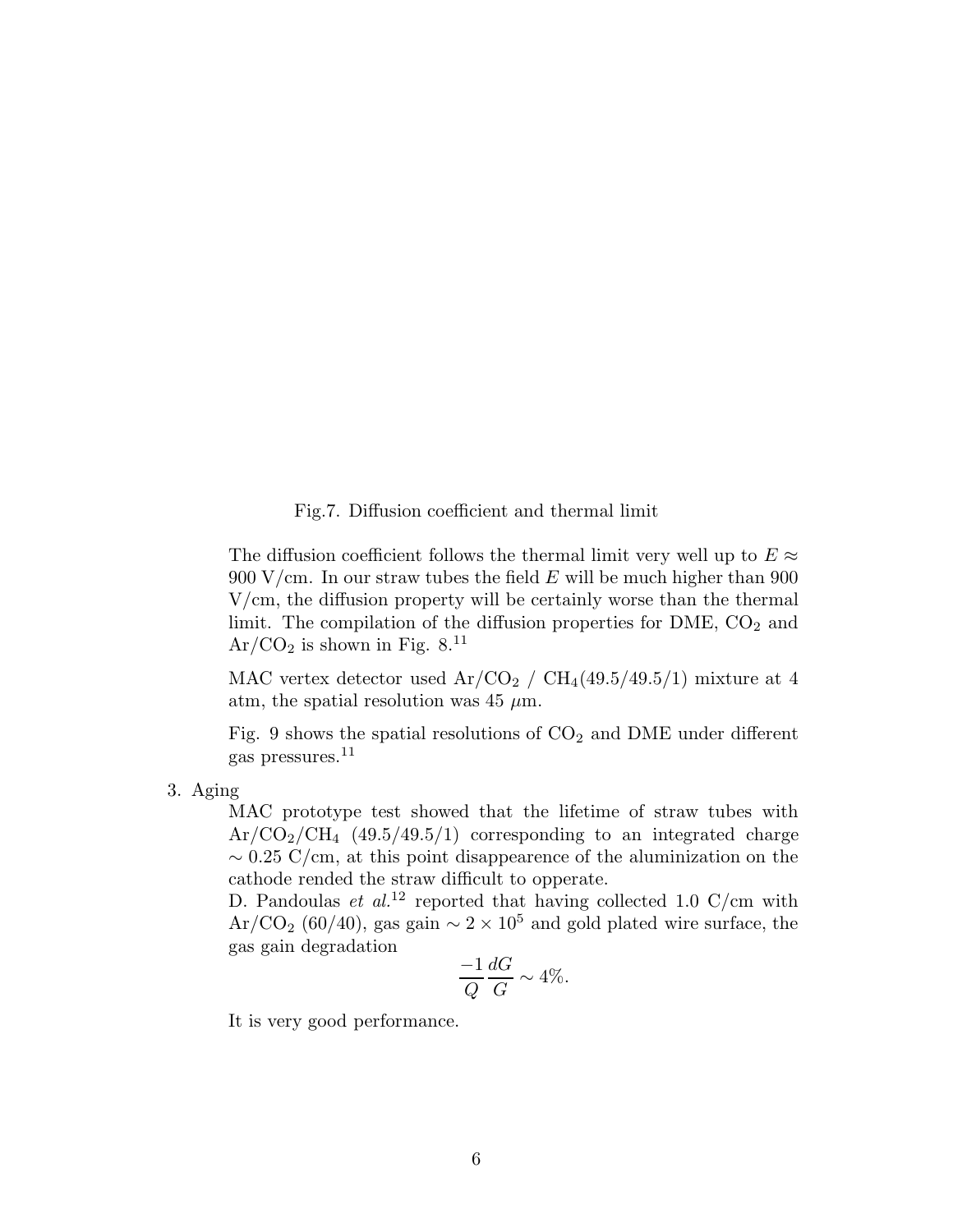Fig. 8 Diffusion properties of DME,  $\rm CO_2$  and  $\rm Ar/CO_2$ 

Fig. 9 Gas pressure dependance of spatial resolution of  $CO<sub>2</sub>$  and DME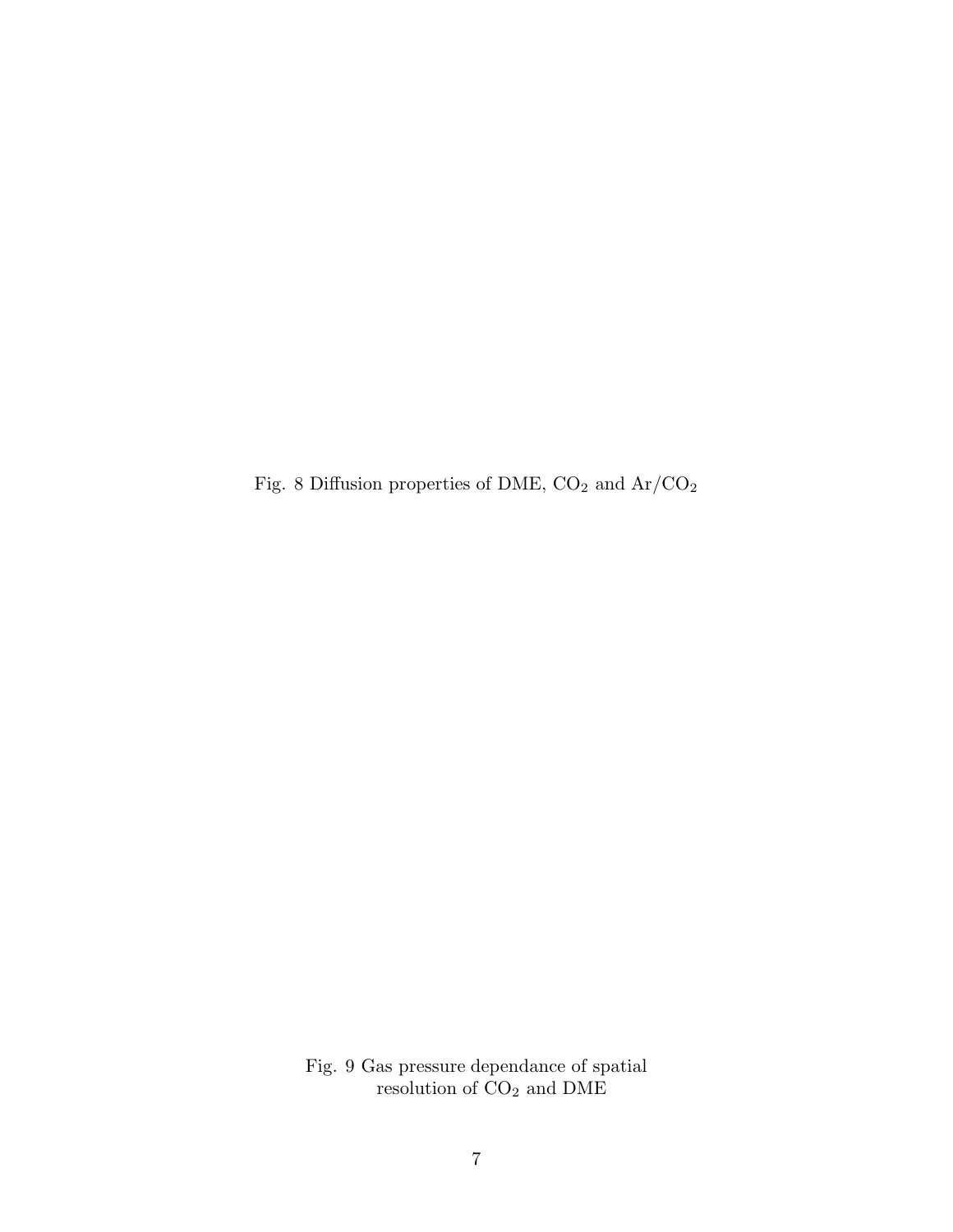$CF<sub>4</sub>$ 

## 1. Spatial resolution

Since  $CF_4$  is a fast gas, we may suspect that its diffusion coefficient could be worse. In fact it is not the case. B. Schmidt and S.  $\rm{Polenz^{13}}$ has measured the longitudinal and transverse diffusion coefficients for  $CF_4$  and  $Ar/CF_4$  (80/20). The experimental results are shown in Fig. 10, we also show the results of  $Ar/CH_4$  in Fig. 11 for comparison.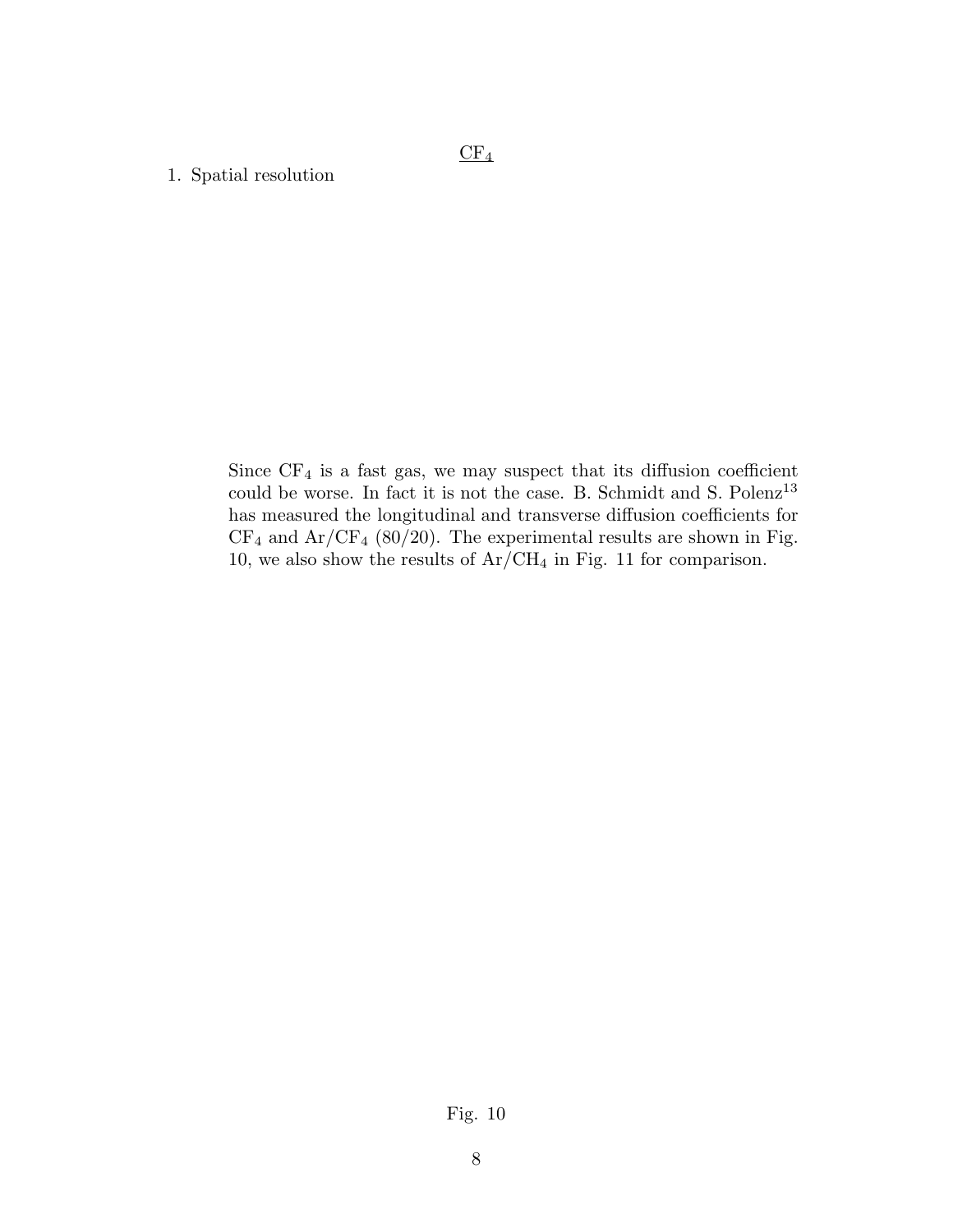Fig. 11

The longitudinal diffusion of  $CF_4$  is around the thermal limit up to very high- $E$  field. Using these plots we can estimate the position resolution limit of  $CF_4$ .

According to definition of the diffusion coefficient we have

$$
\sigma_x = \sqrt{\frac{2Dx}{W}},
$$

in which  $D$  is the diffusion coefficient,  $W$  is the drift velocity, and  $x$  is the drift length.

The parameter  $\varepsilon$  used in the plots is defined as

$$
\varepsilon = eE\frac{D}{W},
$$

in which  $W = \mu E$ ,  $\mu$  is the electron's mobility. It follows

$$
\sigma_x = \sqrt{\frac{2 \times \varepsilon \times x}{eE}}.
$$

If  $E/N = 2$  V/(cm·Torr), $x = 2.6$  mm, from Fig. 10 we have  $\varepsilon_L \approx$ 0.026 eV, it yields

 $\sigma \approx 30 \mu \text{m}$ .

### 2. Primary ionization cluster density

When very fine straw tubes are to be used, you may concern how fine the tube could be if the efficiency still maintains at  $\sim 100\%$ ? It depends on the primary ionization density. The density goes higher, the tube could be thiner.<br>Leisabor et al.<sup>14</sup>

| J. Fischer <i>et al.</i> <sup>14</sup> gave the numbers as following |  |
|----------------------------------------------------------------------|--|
|----------------------------------------------------------------------|--|

| Gas                                 | Electron<br>per<br>molecule | Average<br>primary<br>cluster/cm | Minimum gas<br>thickness<br>for 6 clusters <sup>*</sup> |
|-------------------------------------|-----------------------------|----------------------------------|---------------------------------------------------------|
| $CH_4$                              | 10                          | 12                               | $5 \text{ mm}$                                          |
| $C_2H_2$                            | 14                          | 17                               | 3.5                                                     |
| $Ar+10\%$ CH <sub>4</sub>           | $\approx 17$                | 20,16                            | 3,3.6                                                   |
| $C_2H_6$                            | 18                          | 21                               | 2.8                                                     |
| CO <sub>2</sub>                     | 22                          | 26                               | 2.3                                                     |
| $C_3H_8$                            | 26                          | 30                               | 2.0                                                     |
| $i$ -C <sub>4</sub> H <sub>10</sub> | 34                          | 40                               | 1.5                                                     |
| $CF_4$ (alone)                      | 42                          | 50                               | e attachment losses                                     |
| $CF_4$ (in gas mixture)             | 42                          | 41                               | 1.4                                                     |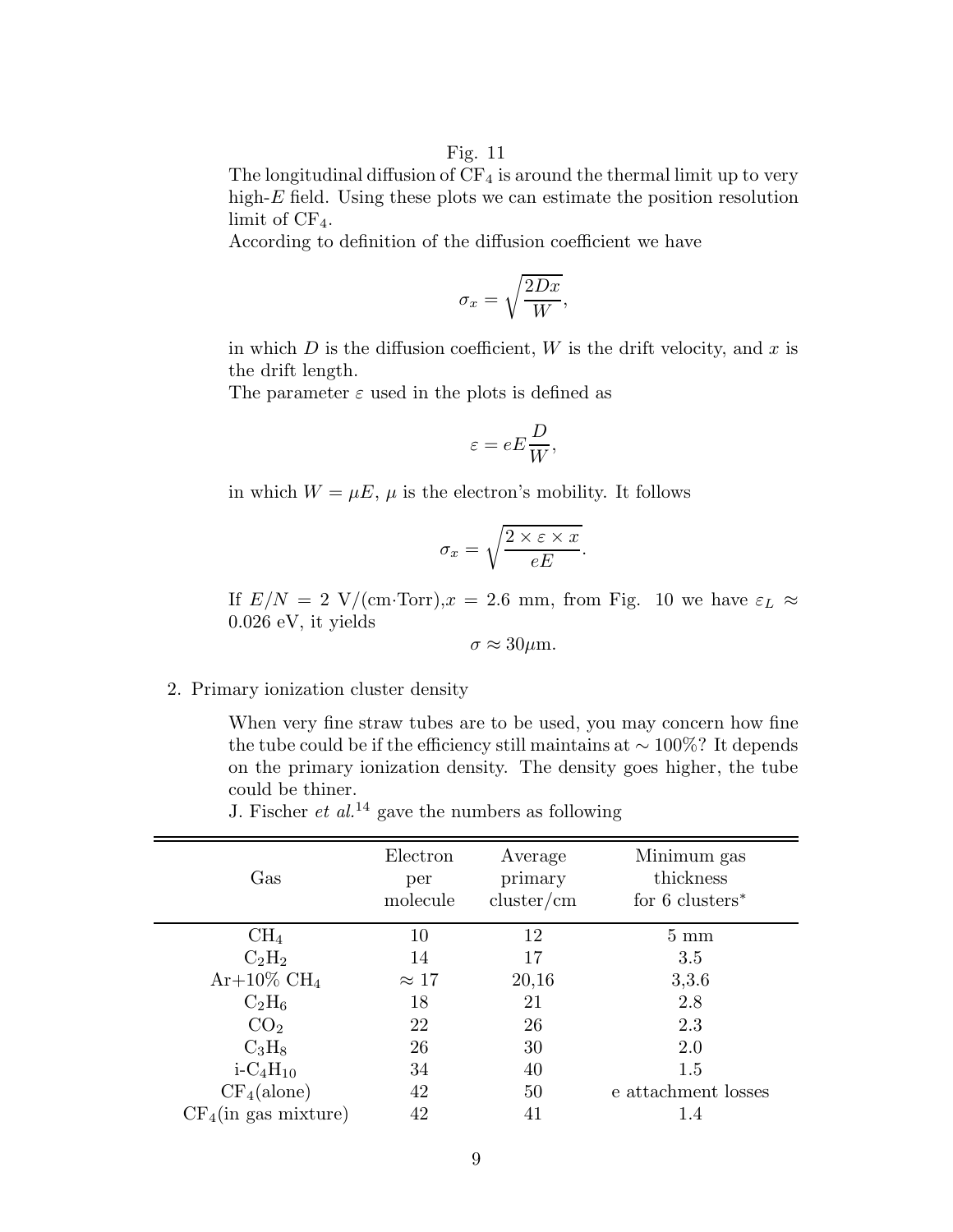|                                                                                                       | * Efficiency for single cluster detection $\eta \approx 1 - e^N$ , when $N \ge 6$ , $\eta \ge 99.8\%$ .                                                                                                                                                                                                                                                                                                        |
|-------------------------------------------------------------------------------------------------------|----------------------------------------------------------------------------------------------------------------------------------------------------------------------------------------------------------------------------------------------------------------------------------------------------------------------------------------------------------------------------------------------------------------|
|                                                                                                       | On the other hand the high density of the primary ionization cluster<br>will reduce the fluctuation of the primary cluster's distribution along<br>the track, it will help to improve the spatial resolution too.                                                                                                                                                                                              |
| 3. Drift velocity                                                                                     | One of the fastest gases. See Fig. $12.^{15}$                                                                                                                                                                                                                                                                                                                                                                  |
| 4. Stability in gas discharge<br>$(10 \sim 20\%)$ or isobutane.<br>ima at 6 to 7.5 eV.<br>as $P-10$ : | $CF_4$ alone is not sufficiently self-quenching as a counter gas. A reason-<br>ably dense additive is neopentane $(C(CH_3)_4)$ at small concentration<br>$CF4$ attached electrons mainly via dissociative attachment processes<br>occurring at electron energies above $\approx 4.5$ eV with cross-section max-<br>The energy resolution of $\text{Fe}^{55}$ source with $\text{CF}_4$ gas mixtures is as good |
| Gas mixture                                                                                           | Pulse height resolution                                                                                                                                                                                                                                                                                                                                                                                        |
| $100\%$ CF <sub>4</sub>                                                                               | $\approx 75\%$                                                                                                                                                                                                                                                                                                                                                                                                 |

| $100\%$ CF <sub>4</sub>                             | $\approx 75\%$ |  |
|-----------------------------------------------------|----------------|--|
| $80\% \text{ CF}_4 + 20\%$ isobutane                |                |  |
| or                                                  | $\approx 22\%$ |  |
| $80\% \text{ CF}_4 + 20\% \text{ C}(\text{CH}_3)_4$ |                |  |
| $90\%$ Ar + $10\%$ CH <sub>4</sub>                  | $\approx 20\%$ |  |

5. Ageing effect

Excellent! R. Openshaw *et al.*<sup>16</sup> pointed out the  $CF_4/$  isobutane chamber has shown effectively zero pulse height degradation to accumulated charges exceeding 5 C/cm. Their results are shown in Fig. 13. It would seem that in the  $CF_4$ /isobutane (80/20) mixture polymerization does not occur under typical MWPC conditions. This is likely due to  $CF_4$ being able to combine with polymer precursors forming stable volatile species.

# 6. Conclusion

 $CF_4$ /isobutane (80/20)

- $\bullet\,$  negligible ageing up to 1.2  $\mathrm{C/cm^{17}}$  or 5.0  $\mathrm{C/cm^{16}}$
- Fast gas  $(12 \text{ cm}/\mu \text{sec})$ .
- Small longitudinal diffusion.
- High linear ionization density. Very attractive candidate for BCD and SSC tracking devices.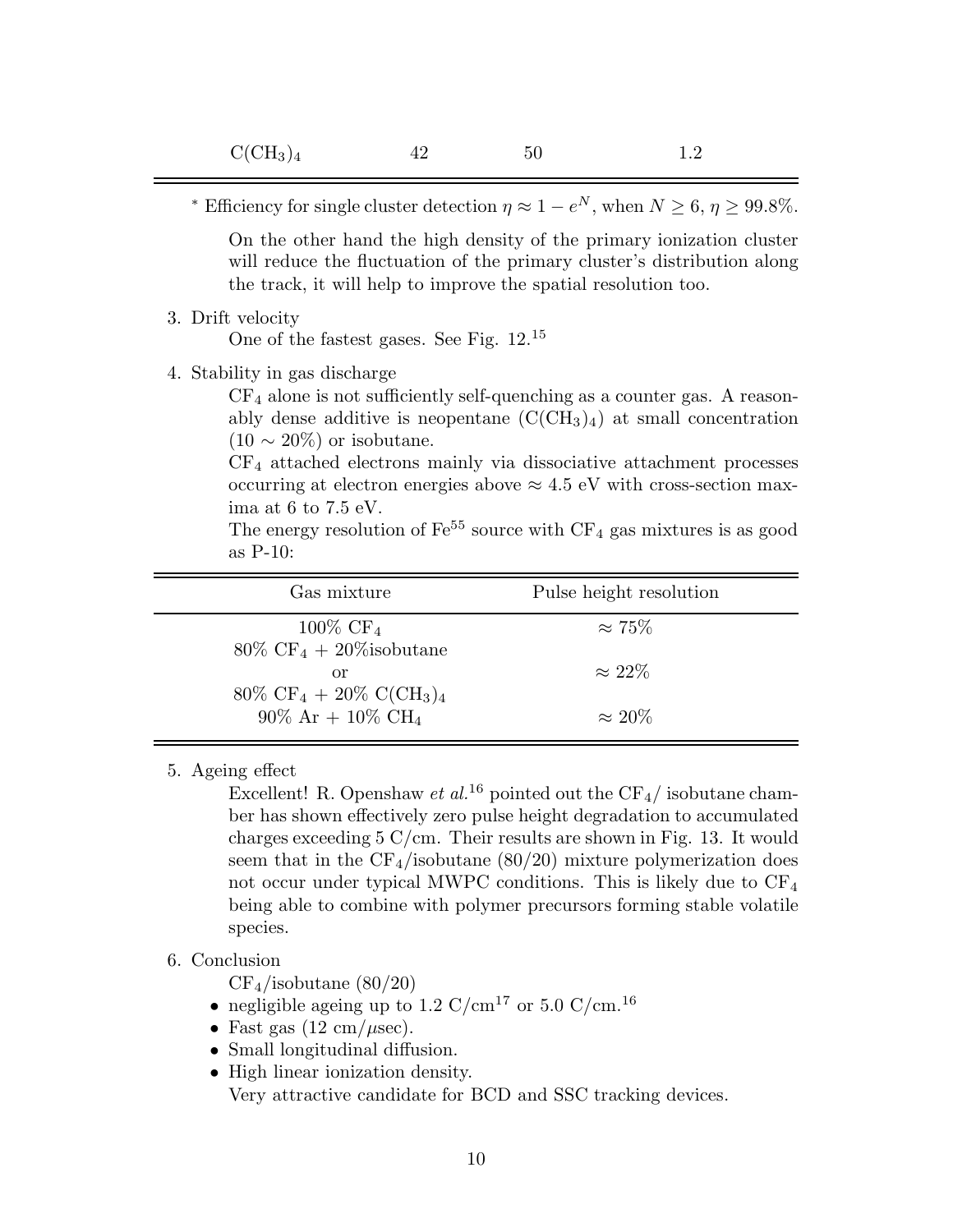Fig. 12 Drift velocity of  $\rm CF_4$  mixture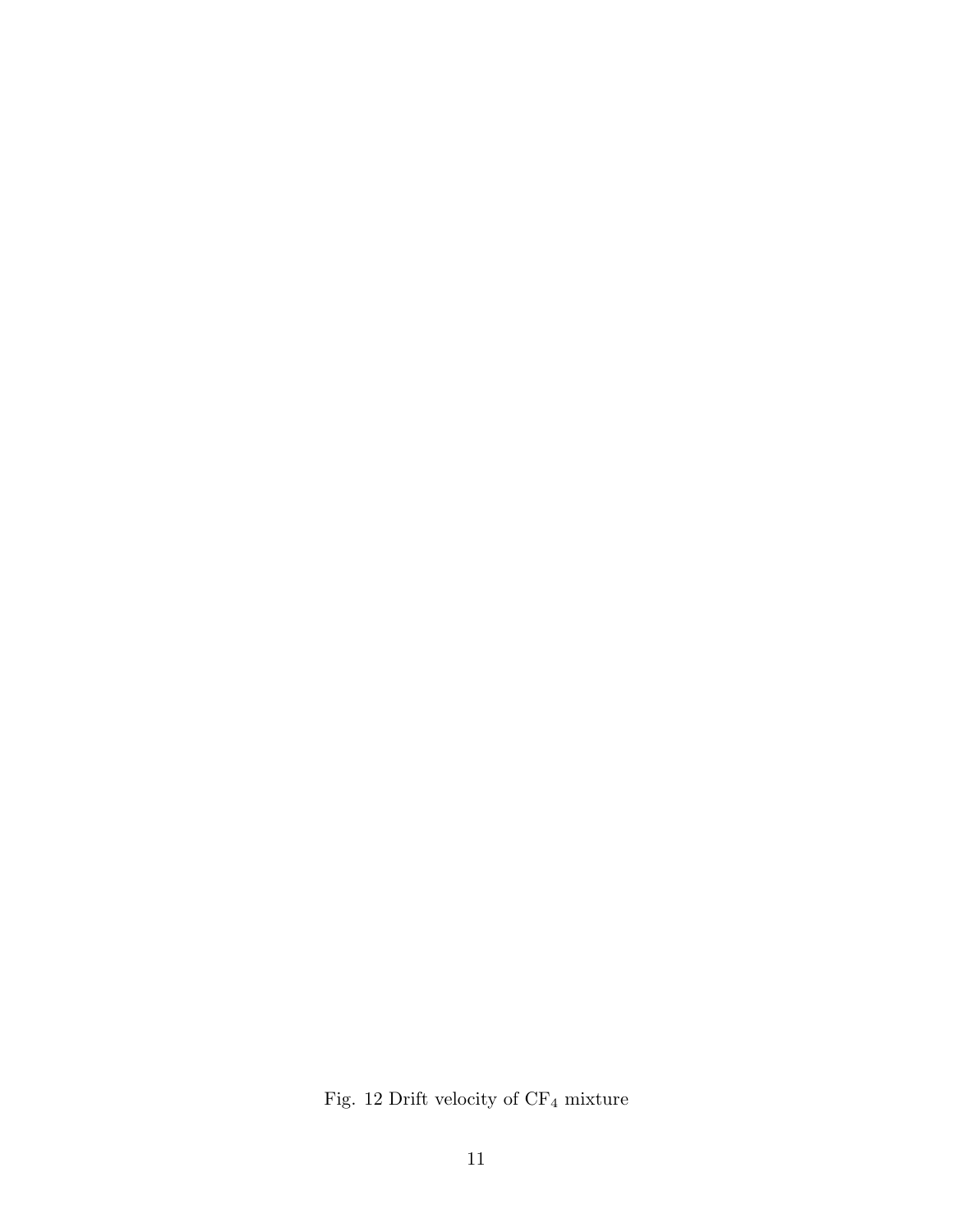Fig. 13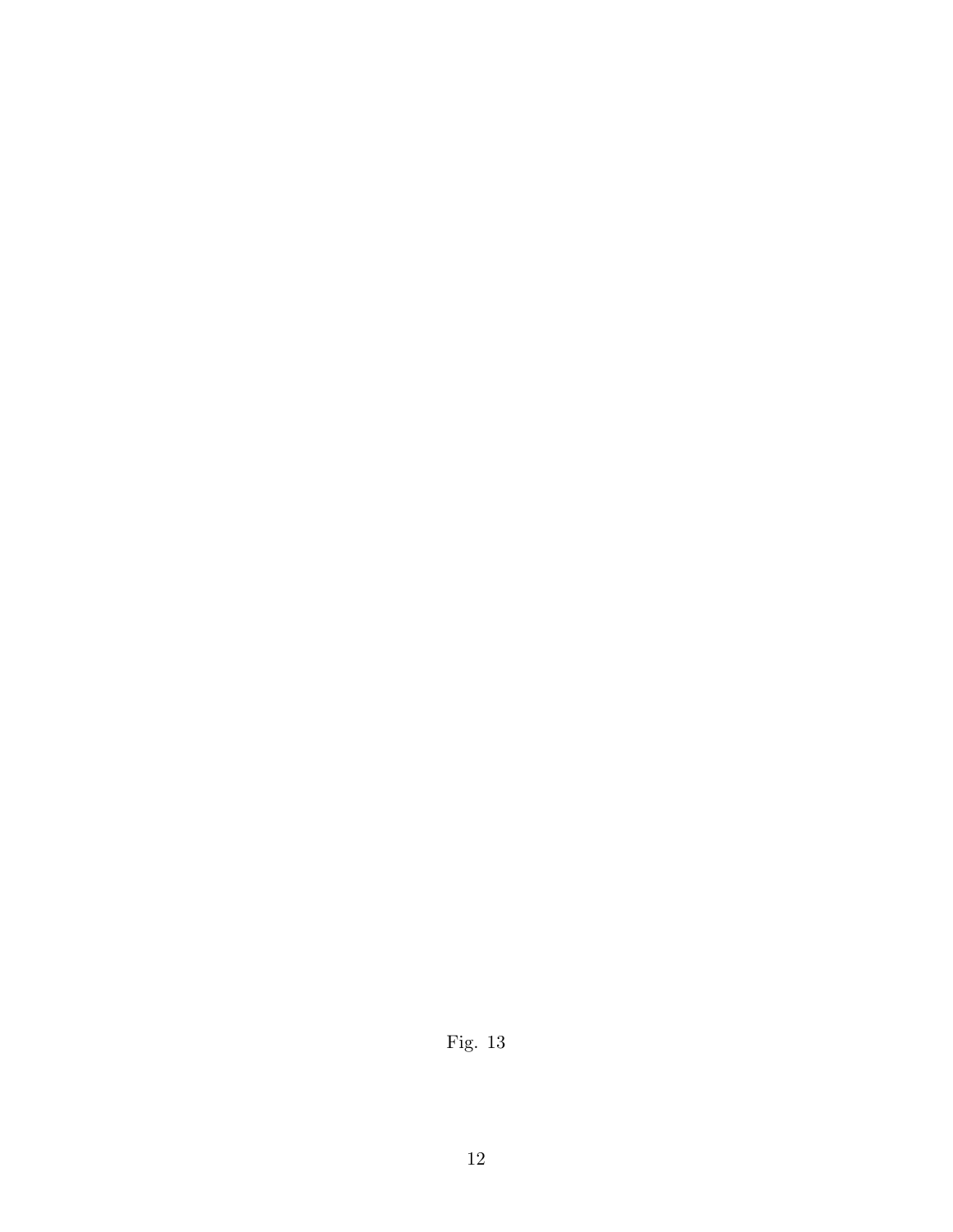Table I

Table II